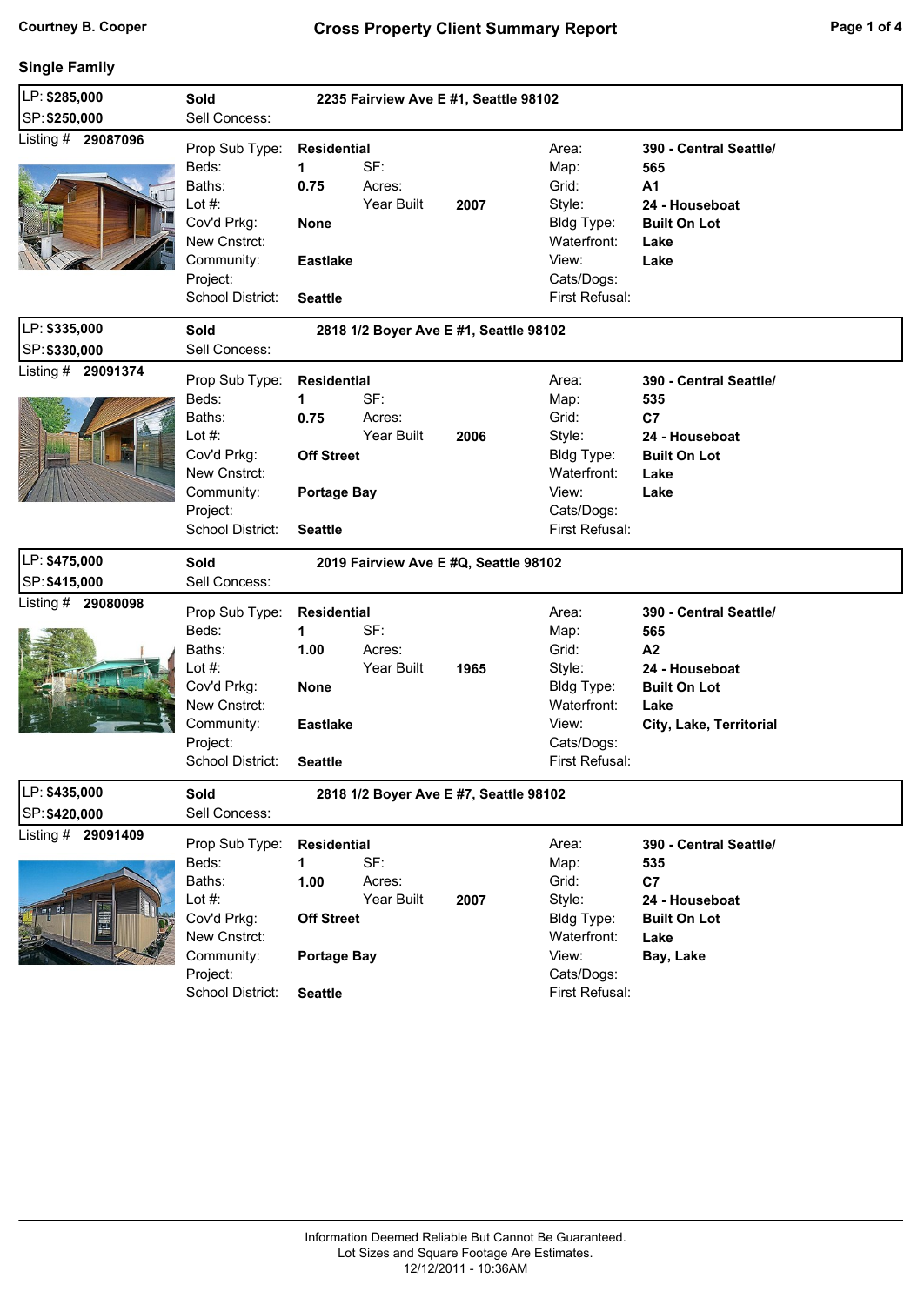## **Courtney B. Cooper Cross Property Client Summary Report Page 2 of 4**

| LP: \$500,000                       | <b>Sold</b><br>2031 Fairview Ave E #N, Seattle 98102                                                                                      |                                                                                                                                                                                                  |                                                                                                        |                                                                                                                                                          |  |  |  |
|-------------------------------------|-------------------------------------------------------------------------------------------------------------------------------------------|--------------------------------------------------------------------------------------------------------------------------------------------------------------------------------------------------|--------------------------------------------------------------------------------------------------------|----------------------------------------------------------------------------------------------------------------------------------------------------------|--|--|--|
| SP: \$486,500                       | Sell Concess:                                                                                                                             |                                                                                                                                                                                                  |                                                                                                        |                                                                                                                                                          |  |  |  |
| Listing # 29022708                  | Prop Sub Type:<br>Beds:<br>Baths:<br>Lot $#$ :<br>Cov'd Prkg:<br>New Cnstrct:<br>Community:<br>Project:<br>School District:               | <b>Residential</b><br>SF:<br>1<br>1.00<br>Acres:<br>Year Built<br>N<br>1925<br><b>None</b><br><b>Eastlake</b><br>The Lake Union Cooperative<br><b>Seattle</b>                                    | Area:<br>Map:<br>Grid:<br>Style:<br>Bldg Type:<br>Waterfront:<br>View:<br>Cats/Dogs:<br>First Refusal: | 390 - Central Seattle/<br>565<br>A <sub>1</sub><br>24 - Houseboat<br><b>Built On Lot</b><br>Lake<br>City, Lake, Mountain, Territorial                    |  |  |  |
| LP: \$515,000                       | Sold                                                                                                                                      | 2235 Fairview Ave E #4, Seattle 98102                                                                                                                                                            |                                                                                                        |                                                                                                                                                          |  |  |  |
| SP: \$497,000                       | Sell Concess:                                                                                                                             |                                                                                                                                                                                                  |                                                                                                        |                                                                                                                                                          |  |  |  |
| Listing # 29076910                  | Prop Sub Type:<br>Beds:<br>Baths:<br>Lot $#$ :<br>Cov'd Prkg:<br>New Cnstrct:<br>Community:<br>Project:<br>School District:               | <b>Residential</b><br>SF:<br>700 sf<br>1<br>1.50<br>Acres:<br>Year Built<br>1990<br><b>None</b><br><b>Eastlake</b><br><b>Seattle</b>                                                             | Area:<br>Map:<br>Grid:<br>Style:<br>Bldg Type:<br>Waterfront:<br>View:<br>Cats/Dogs:<br>First Refusal: | 390 - Central Seattle/<br>565<br>A <sub>1</sub><br>24 - Houseboat<br><b>Built On Lot</b><br>Lake<br>City, Lake, Mountain                                 |  |  |  |
| LP: \$635,000                       | Sold                                                                                                                                      | 3110 B PORTAGE BAY Place E, Seattle 98102                                                                                                                                                        |                                                                                                        |                                                                                                                                                          |  |  |  |
| SP: \$630,000                       | Sell Concess:                                                                                                                             |                                                                                                                                                                                                  |                                                                                                        |                                                                                                                                                          |  |  |  |
| Listing # 29104615                  | Prop Sub Type:<br>Beds:<br>Baths:<br>Lot #:<br>Cov'd Prkg:<br>New Cnstrct:<br>Community:<br>Project:<br>School District:                  | <b>Residential</b><br>SF:<br>1<br>1.50<br>Acres:<br>KCA #08 Year Built<br>1987<br><b>Off Street</b><br><b>Portage Bay</b><br><b>BAY PL E</b><br><b>Seattle</b>                                   | Area:<br>Map:<br>Grid:<br>Style:<br>Bldg Type:<br>Waterfront:<br>View:<br>Cats/Dogs:<br>First Refusal: | 390 - Central Seattle/<br>565<br>C <sub>1</sub><br>24 - Houseboat<br><b>Planned Unit Dev</b><br>Bay, Bulkhead, Lake, No Bank<br>Canal, Lake, Territorial |  |  |  |
| LP: \$795,000                       | Sold                                                                                                                                      | 2351 Fairview Ave E #B, Seattle 98102                                                                                                                                                            |                                                                                                        |                                                                                                                                                          |  |  |  |
| SP: \$725,000<br>Listing # 29083634 | Sell Concess:<br>Prop Sub Type:<br>Beds:<br>Baths:<br>Lot #:<br>Cov'd Prkg:<br>New Cnstrct:<br>Community:<br>Project:<br>School District: | <b>Residential</b><br>SF:<br>3<br>$1,500$ sf<br>1.75<br>Acres:<br>$0.031$ ac<br>Year Built<br>в<br>1986<br>None, Off Street<br><b>Eastlake</b><br><b>Phoenix Moorage Condo</b><br><b>Seattle</b> | Area:<br>Map:<br>Grid:<br>Style:<br>Bldg Type:<br>Waterfront:<br>View:<br>Cats/Dogs:<br>First Refusal: | 390 - Central Seattle/<br>565<br>A1<br>24 - Houseboat<br><b>Built On Lot</b><br>Lake<br>City, Lake                                                       |  |  |  |
| LP: \$1,400,000<br>SP: \$1,100,000  | Sold<br>Sell Concess:                                                                                                                     | 10 E Roanoke St #12, Seattle 98102                                                                                                                                                               |                                                                                                        |                                                                                                                                                          |  |  |  |
| Listing # 29028418                  | Prop Sub Type:<br>Beds:<br>Baths:<br>Lot $#$ :<br>Cov'd Prkg:<br>New Cnstrct:<br>Community:<br>Project:<br>School District:               | <b>Residential</b><br>3<br>SF:<br>2.00<br>Acres:<br>Year Built<br><b>Lot 12</b><br>1982<br>Garage-Detached<br><b>Eastlake</b><br><b>Roanoke Reef</b><br><b>Seattle</b>                           | Area:<br>Map:<br>Grid:<br>Style:<br>Bldg Type:<br>Waterfront:<br>View:<br>Cats/Dogs:<br>First Refusal: | 390 - Central Seattle/<br>565<br>A1<br>24 - Houseboat<br><b>Built On Lot</b><br>Lake, No Bank<br>City, Lake, Mountain                                    |  |  |  |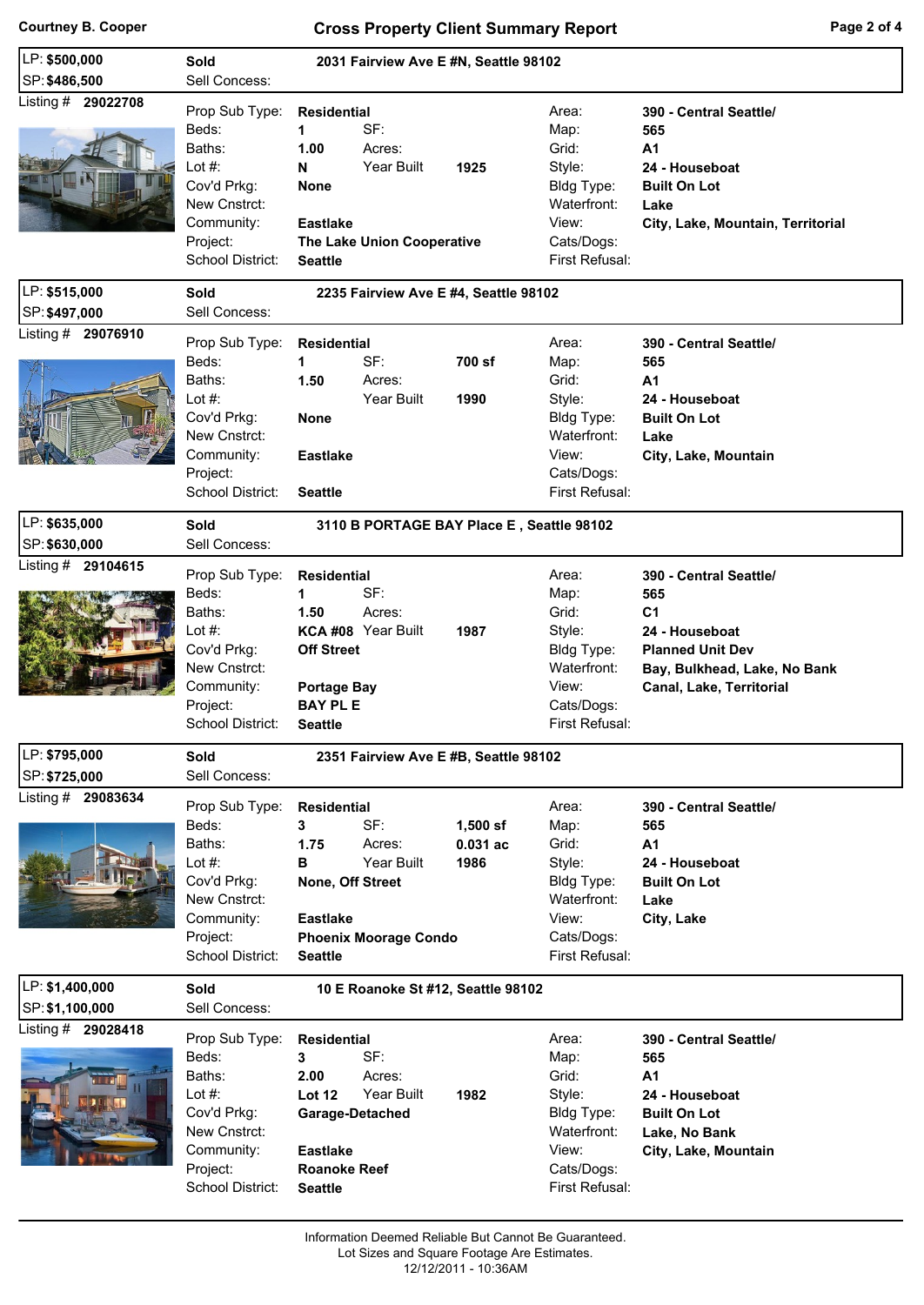### **Courtney B. Cooper Cross Property Client Summary Report**

| Page 3 of 4 |  |  |
|-------------|--|--|
|             |  |  |

| LP: \$1,300,000                                          |                              |                                 |                                        |                              |                                         |
|----------------------------------------------------------|------------------------------|---------------------------------|----------------------------------------|------------------------------|-----------------------------------------|
| SP: \$1,200,000                                          | Sold<br>Sell Concess:        |                                 | 2600 Fairview Ave E #8, Seattle 98102  |                              |                                         |
| Listing # 29067532                                       |                              |                                 |                                        |                              |                                         |
|                                                          | Prop Sub Type:               | <b>Residential</b>              |                                        | Area:                        | 390 - Central Seattle/                  |
|                                                          | Beds:                        | SF:<br>3                        | $2,000$ sf                             | Map:                         | 565                                     |
|                                                          | Baths:                       | 2.25<br>Acres:                  |                                        | Grid:                        | A <sub>1</sub>                          |
|                                                          | Lot $#$ :                    | Year Built                      | 1978                                   | Style:                       | 24 - Houseboat                          |
|                                                          | Cov'd Prkg:                  | Garage-Detached, Off Street     |                                        | Bldg Type:                   | <b>Built On Lot</b>                     |
|                                                          | New Cnstrct:                 |                                 |                                        | Waterfront:                  | Lake, No Bank                           |
|                                                          | Community:                   | <b>Eastlake</b>                 |                                        | View:                        | City, Lake, Mountain                    |
|                                                          | Project:                     |                                 |                                        | Cats/Dogs:                   |                                         |
|                                                          | School District:             | <b>Seattle</b>                  |                                        | First Refusal:               |                                         |
| LP: \$1,300,000                                          | Sold                         |                                 | 10 E Roanoke St #18, Seattle 98102     |                              |                                         |
| SP: \$1,276,733                                          | Sell Concess:                |                                 |                                        |                              |                                         |
| Listing # 29125540                                       | Prop Sub Type:               | <b>Residential</b>              |                                        | Area:                        | 390 - Central Seattle/                  |
|                                                          | Beds:                        | SF:<br>3                        | 1,884 sf                               | Map:                         | 565                                     |
|                                                          | Baths:                       | Acres:<br>1.75                  | 0.070ac                                | Grid:                        | A <sub>1</sub>                          |
|                                                          | Lot $#$ :                    | Year Built<br>18                | 1983                                   | Style:                       | 24 - Houseboat                          |
|                                                          | Cov'd Prkg:                  | Garage-Detached                 |                                        | Bldg Type:                   | <b>Built On Lot</b>                     |
|                                                          | New Cnstrct:                 |                                 |                                        | Waterfront:                  | Lake, No Bank                           |
|                                                          | Community:                   | <b>Eastlake</b>                 |                                        | View:                        | Canal, City, Lake, Mountain, See Remark |
|                                                          | Project:                     | The Roanoke Reef Condominium    |                                        | Cats/Dogs:                   |                                         |
|                                                          | School District:             | <b>Seattle</b>                  |                                        | First Refusal:               |                                         |
|                                                          |                              |                                 |                                        |                              |                                         |
| LP: \$2,200,000                                          | Sold                         |                                 | 2369 Fairview Ave E #5, Seattle 98102  |                              |                                         |
| SP: \$2,100,000                                          | Sell Concess:                |                                 |                                        |                              |                                         |
| Listing # 29120575                                       | Prop Sub Type:               | <b>Residential</b>              |                                        | Area:                        | 390 - Central Seattle/                  |
|                                                          | Beds:                        | SF:<br>3                        | 3,033 sf                               | Map:                         | 565                                     |
|                                                          | Baths:                       | 3.00<br>Acres:                  |                                        | Grid:                        | A <sub>1</sub>                          |
|                                                          | Lot $#$ :                    | Year Built                      | 2007                                   | Style:                       | 24 - Houseboat                          |
|                                                          | Cov'd Prkg:                  | <b>Off Street</b>               |                                        | Bldg Type:                   | <b>Built On Lot</b>                     |
|                                                          | New Cnstrct:                 |                                 |                                        | Waterfront:                  | Lake                                    |
|                                                          |                              |                                 |                                        |                              |                                         |
|                                                          |                              |                                 |                                        |                              |                                         |
|                                                          | Community:                   | <b>Eastlake</b>                 |                                        | View:                        | City, Lake, Mountain                    |
|                                                          | Project:<br>School District: | <b>Seattle</b>                  |                                        | Cats/Dogs:<br>First Refusal: |                                         |
|                                                          |                              |                                 |                                        |                              |                                         |
|                                                          | Sold                         |                                 | 2420 Westlake Ave N #13, Seattle 98109 |                              |                                         |
| LP: \$749,000                                            | Sell Concess:                |                                 |                                        |                              |                                         |
|                                                          | Prop Sub Type:               | <b>Residential</b>              |                                        | Area:                        | 700 - Queen Anne/Magno                  |
|                                                          | Beds:                        | $\overline{2}$<br>SF:           | $1,590$ sf                             | Map:                         | 564                                     |
|                                                          | Baths:                       | 1.75<br>Acres:                  | 0.034ac                                | Grid:                        | J <sub>1</sub>                          |
|                                                          | Lot $#$ :                    | Year Built<br>13                | 1960                                   | Style:                       | 24 - Houseboat                          |
|                                                          | Cov'd Prkg:                  | <b>Off Street</b>               |                                        | Bldg Type:                   | <b>Built On Lot</b>                     |
|                                                          | New Cnstrct:                 |                                 |                                        | Waterfront:                  | Lake, No Bank                           |
|                                                          | Community:                   | Westlake                        |                                        | View:                        | City, Lake                              |
|                                                          | Project:                     |                                 |                                        | Cats/Dogs:                   |                                         |
|                                                          | School District:             | <b>Seattle</b>                  |                                        | First Refusal:               |                                         |
| SP: \$749,000<br>Listing # 29051339                      |                              |                                 |                                        |                              |                                         |
|                                                          | Sold<br>Sell Concess:        |                                 | 2466 Westlake Ave N #4, Seattle 98109  |                              |                                         |
| LP: \$1,425,000<br>SP: \$1,350,000<br>Listing # 29034649 |                              |                                 |                                        |                              |                                         |
|                                                          | Prop Sub Type:               | <b>Residential</b>              |                                        | Area:                        | 700 - Queen Anne/Magno                  |
|                                                          | Beds:                        | SF:<br>3                        | 1,480 sf                               | Map:                         | 564                                     |
|                                                          | Baths:                       | 1.50<br>Acres:                  | 0.036ac                                | Grid:                        | J <sub>1</sub>                          |
|                                                          | Lot $#$ :                    | Year Built<br>4                 | 1999                                   | Style:                       | 24 - Houseboat                          |
|                                                          | Cov'd Prkg:                  | <b>Off Street</b>               |                                        | Bldg Type:                   | <b>Built On Lot</b>                     |
|                                                          | New Cnstrct:                 |                                 |                                        | Waterfront:                  | <b>Bank-Low, Lake</b>                   |
|                                                          | Community:                   | <b>Lake Union</b>               |                                        | View:                        | City, Lake, Mountain, Territorial       |
|                                                          | Project:                     | <b>Nesika Chuck Cooperative</b> |                                        | Cats/Dogs:<br>First Refusal: |                                         |